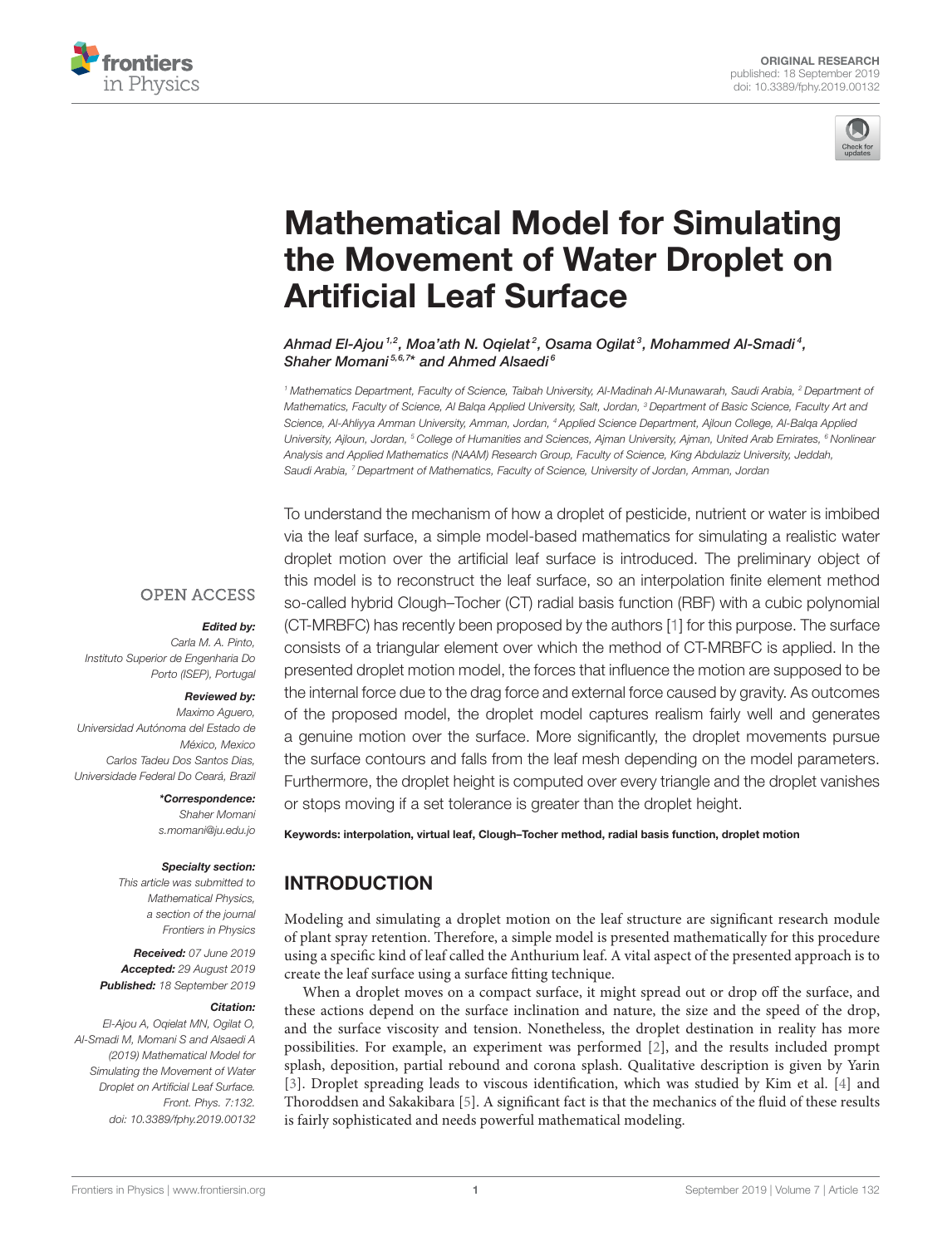The aim of the current research is to propose a basic mathematical model in order to provide a droplet motion over an artificial leaf surface. The driven model is one-dimensional, where a polygonal path is used to describe the droplet movement as curved arcs. The proposed droplet model generates a real droplet movement on the leaf surface. Furthermore, the droplet movement follows the surface contours, stops moving at times similar with the timeframe or fall off the surface (see **Figures 5**–**7**).

Although this paper formulates its contribution via visualizing and simulating the genuine motion of a droplet on an artificial leaf surface, a certain possible significant phenomena's are not addressed here, for instance using the Navier–Stokes equations to illustrate the time-dependent droplet profile.

In line to simulate the movement of a droplet on the actual leaf surface, we need first to create the surface using the methods of surface fitting. Loch [6] used the finite element method to construct the surface. The authors previously [7–14] suggested a new hybrid CT-MRBFC technique [15–18] for this goal. The proposed techniques are based on 3D data points collected from the surface of a real Anthurium leaf using a scanner. Moreover, the authors [19] proposed a comparison between some methods based on surface fitting and concluded that the best is the hybrid multiquadric RBF-CT. Kempthorne [20, 21] suggested smoothing  $D^2$ -splines to create the cotton and wheat leaf surface. In this paper, we adapted our proposed CT-MRBFC method [1] to reconstruct the surface of the Anthurium leaf from 3D real scattered points.

This paper is outlined as follows. A literature review of leaf surface reconstruction and droplet simulation is given in the next section. In section Artificial Leaf Surface Model Using the CT-MRBFC Method, a concise explanation of the hybrid CT-MRBFC method to construct the Anthurium leaf is clarified. An outline of the water droplet model is given in section Water Droplet Model. Moreover, the forces that influence the movement of the droplet are assumed to be external, including gravity, and internal, including the drag (friction) force. The droplet motion is computed over every triangle where the surface consists of a triangular mesh, and as a result the model seems to capture reality fairly well. Lastly, the conclusion and prospects for future research are given in section Results and Future Work.



# RELEVANT LITERATURE

The water droplets animation has been studied by a few researchers [21–24] since the 1980s. Nevertheless, in the 1990s, a few methods addressed the phenomenon of droplets flowing on surfaces. For example [25], modeled droplet shapes using meta-balls on a flat surface [26, 27], used meta-balls to model water flows by suggesting a volume-preserving technique [21], proposed a physical model to model droplets morphing [28], studied droplet animation on a glass plate, but the model failed to capture the droplet movements on a curved surface [29, 30], proposed a model for the water droplet animation on curved surface where the wetting and merging phenomenon are addressed in the model [31]. Suggested a physical model based on a bump map surface to capture the trend of the droplet flows where a solid sphere is considered to model the droplet. An efficient model to simulate the motion and the shape of droplet movements was proposed by Jonsson [32] where the adhesion, friction, roughness and gravity forces are considered in the droplet motion. A few researchers have considered the fluid dynamics to produce a realistic motion of fluids. For example, Chen [21, 22, 33–35] applied the Navier–Stokes equations to simulate the flow of water droplets.

# ARTIFICIAL LEAF SURFACE MODEL USING THE CT-MRBFC METHOD

As stated earlier, we cannot start the simulation of a droplet on a leaf surface until the virtual leaf surface is constructed. Previously the authors [7–14] proposed some surface fitting methods to construct the artificial surface of different types of leaves. In this research paper we applied the hybrid CT-MRBFC technique proposed by the author [1] to obtain an accurate and continuous surface. The mixture of these two methods permits us to approximate the CT triangle-required gradients by the multiquadric radial basis function that enhanced a cubic polynomial; more information about the construction of this method can be found in Oqielat [1]. Moreover, the Anthurium leaf data sampled using laser scanner and the collected data points comprised 4,688 surface points and 79 boundary points, shown in **Figure 1**. The Point Picker software was used by Loch [6] and Losasso et al. [36] to determine the boundary points. Generally, two steps are required in turn to use the hybrid CT-MRBFC method, which include a new reference plane for the scanned leaf data points and leaf surface triangulation. Next, we will briefly explain these two steps.

The collected Anthurium leaf data do not agree with the  $xy$ -plane; moreover, there is the possibility for multivalued and vertical surface for the scanned data. Consequently, to resolve this issue we utilized an orthogonal distance regression plane (ODRP), and afterward the coordinate system was rotated to obtain the reference plane; the following paragraphs summarize the reference plane construction, see Oqielat [14] for more details.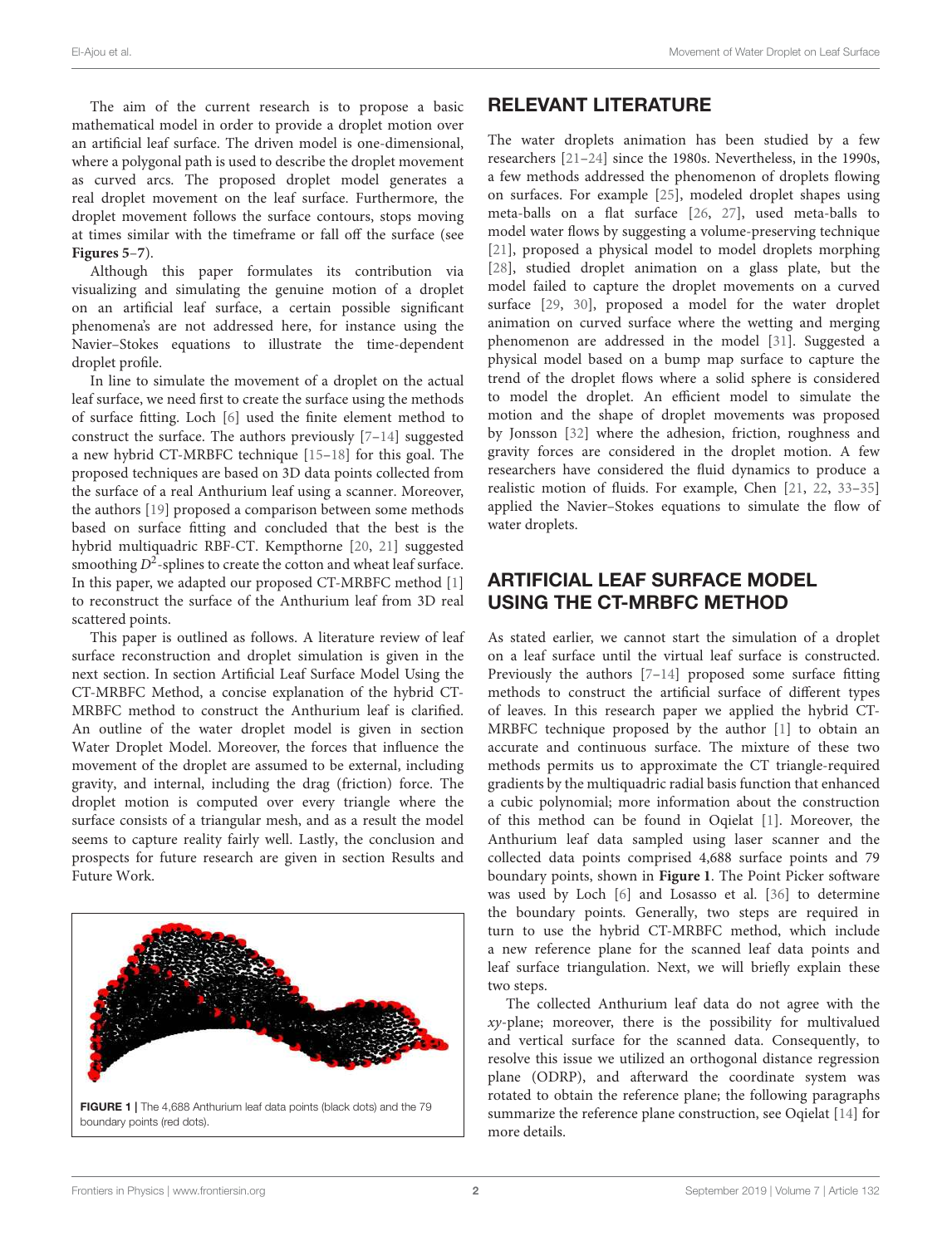Given  $\psi_i = (x_i, y_i, z_i)^T$ ,  $i = 1, 2, ..., N$ , leaf data points, apply the ODRP to fit the leaf points:

$$
'\gamma(x, y) = a_1x + a_2y + a_3.
$$
 (1)

The distance from a plane to a point can be used as starting point, then the coefficients  $a_1$ ,  $a_2$ , and  $a_3$  that minimize can be found

$$
\gamma(a_1, a_2, a_3) = \sum_{i=1}^{N} \frac{|a_1x_i + a_2y_i + a_3|^2}{a_1^2 + a_2^2}
$$

to obtain the best fit.

Rewrite U as

$$
\gamma\left(a_{1}, a_{2}\right) = \sum_{i=1}^{N} \frac{\left|a_{1}(x_{i}-x_{0})+a_{2}(y_{i}-y_{0})\right|^{2}}{a_{1}^{2}+a_{2}^{2}},
$$

then the Rayleigh quotient is given by

$$
'\gamma(v) = \frac{v^T A v}{v^T v}
$$

where  $v^T = [a_1, a_2]$ ,

$$
M = \begin{bmatrix} (x_1 - x_0) & (y_1 - y_0) \\ (x_2 - x_0) & (y_2 - y_0) \\ \vdots & \vdots \\ (x_N - x_0) & (y_N - y_0) \end{bmatrix},
$$

and  $(x_0, y_0)$  are the centroid of the data. Finally, the leaf data points after being projected to the proposed plane are given by

$$
\psi' = R(x_i, y_i, z_i)^T, \ i = 1, 2, \dots, N. \tag{2}
$$





EasyMesh.

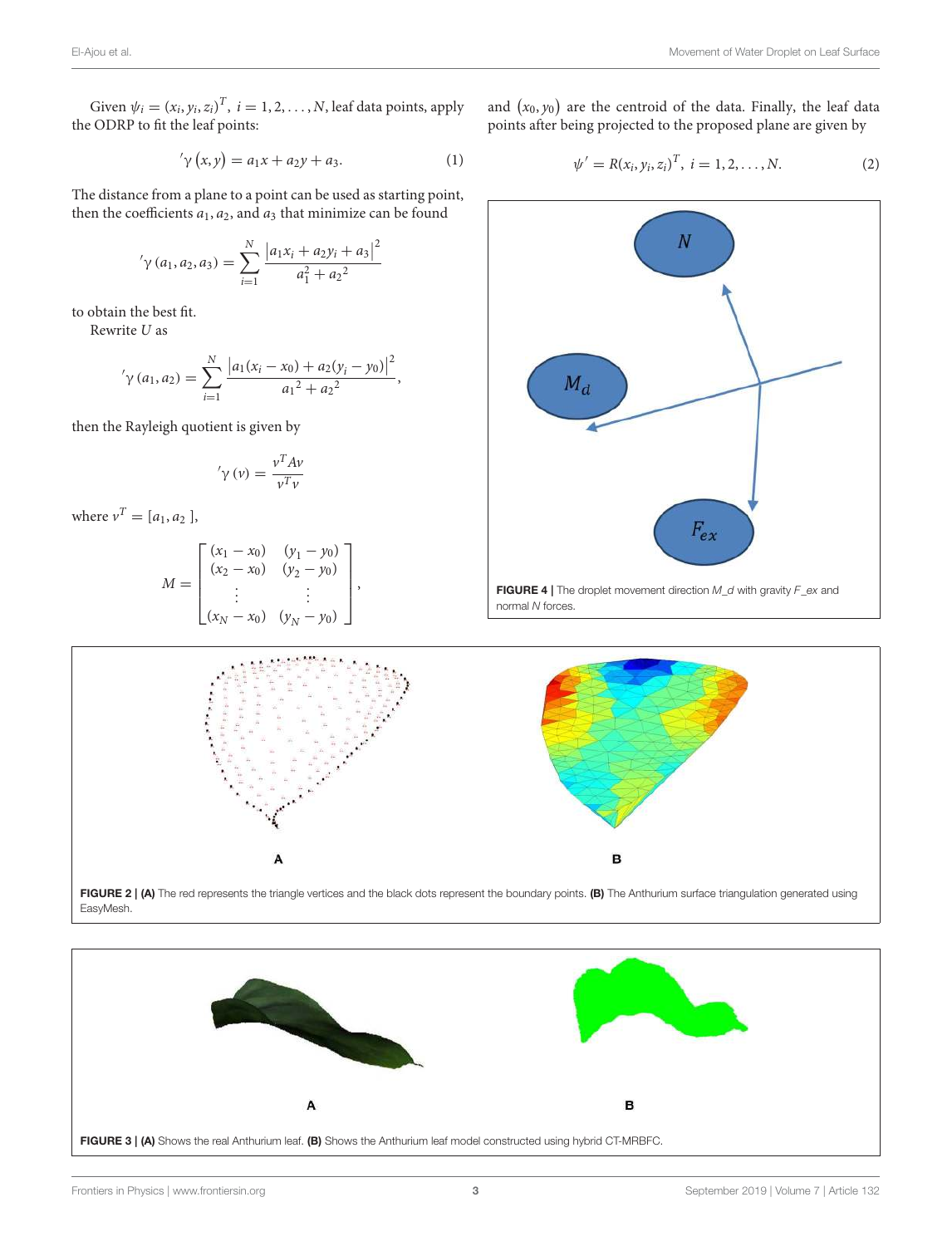where  $R = R_x \cdot R_y$  is a rotation matrix. This matrix rotates the plane unit normal vector about the x-axis and y-axis—more information can be found in Oqielat [1].

As mentioned earlier, the hybrid CT-MRBFC method is employed to construct the Anthurium leaf surface. Therefore, Anthurium leaf surface triangulation is required. To decrease the computational expense of this method, we selected a subset of the Anthurium leaf data set to create the triangulation. Subsequently, EasyMesh [37] was applied to construct the surface triangulation, see Oqielat [1] for more details. EasyMesh produces Delaunay triangulations in 2D, as shown in **Figure 2**.

Finally, after we constructed the new reference plane and the leaf surface triangulation, the hybrid CT-MRBFC technique was used to create the surface of the Anthurium leaf shown in **Figure 3**.

# WATER DROPLET MODEL

The triangular elements form the primary component of the droplet model. The advantages of using the triangulations are the animation and location of the droplet are straightforward to compute over each triangle and the droplet location can be

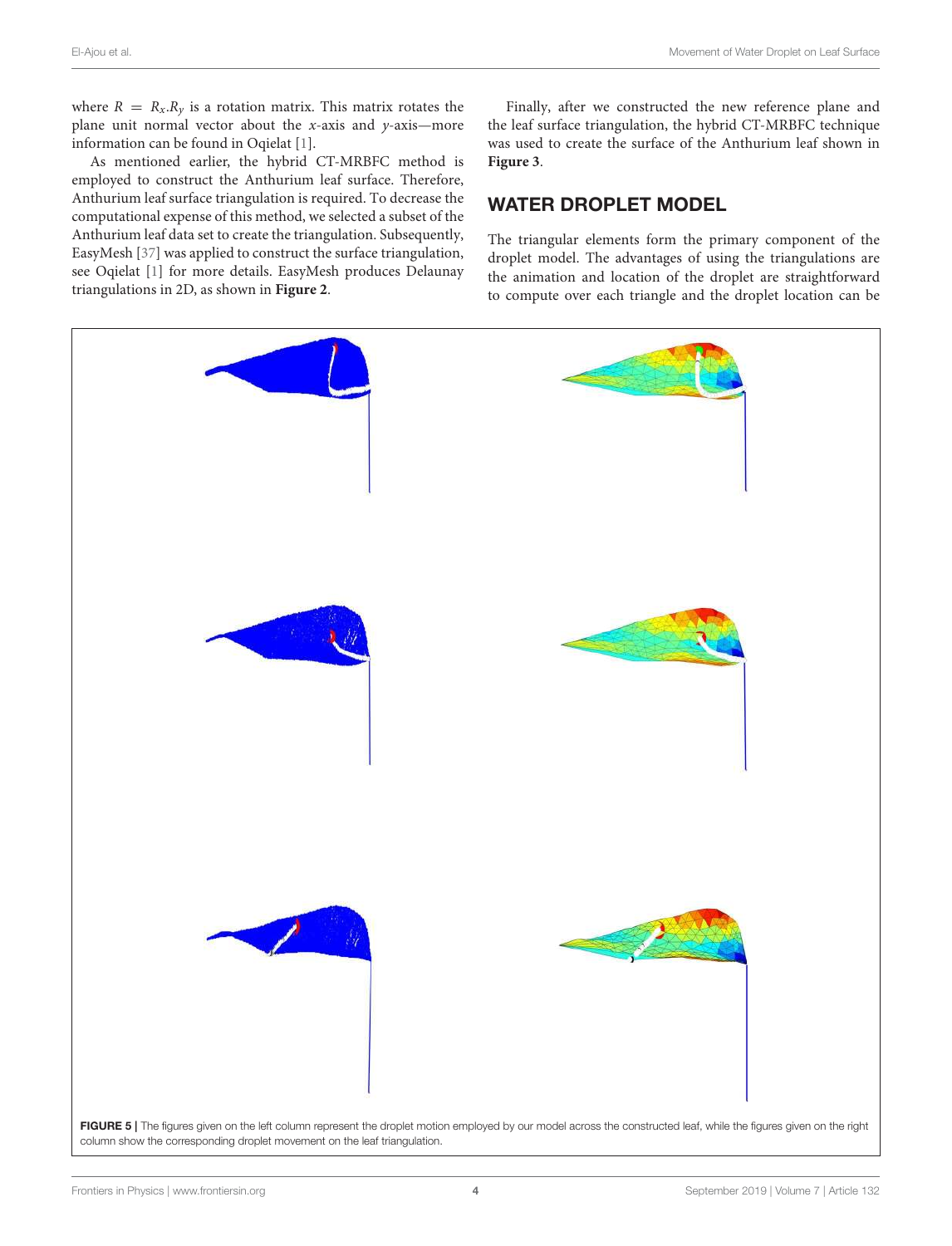determined at any time on the surface. Such droplet simulations can be expensive computationally if we use a large number of triangles, so a subset of the leaf points is implemented to obtain less triangles, which represent the main surface features (see **Figure 2**).

In the droplet model, the forces that influence motion that are considered to be external forces  $(F_{ex})$  include gravity  $(F_G)$ and internal forces  $(F_{in})$  includes drag (friction) force  $(F_f)$ . The force of gravity is projected in the movement direction  $(M_d)$ , see **Figure 4**, as follows:0

$$
M_d = F_G - (F_G.N)N\tag{3}
$$

where N is the surface unit normal vector [32]. Let  $\delta$  =  $(x, y, Z(x, y))$  denote the interest surface, where  $Z(x, y)$  is the surface value for  $(x, y)$ , then the surface normal is the cross product of the tangent vectors  $\delta_x = (1, 0, Z_x)^T$  and  $\delta_y =$  $(0, 1, Z_y)^T$ . Therefore, the surface unit vector is defined as follows:

$$
N = \frac{(-Z_x, -Z_y, 1)}{\sqrt{Z_x^2 + Z_y^2 + 1}}.\tag{4}
$$

where  $Z_x$ ,  $Z_y$  and 1 are the components of the surface normal vector. The force of friction  $F_f$  is treated as a retarding force with a fixed negative factor ( $\lambda$ ) consequent of the roughness of the

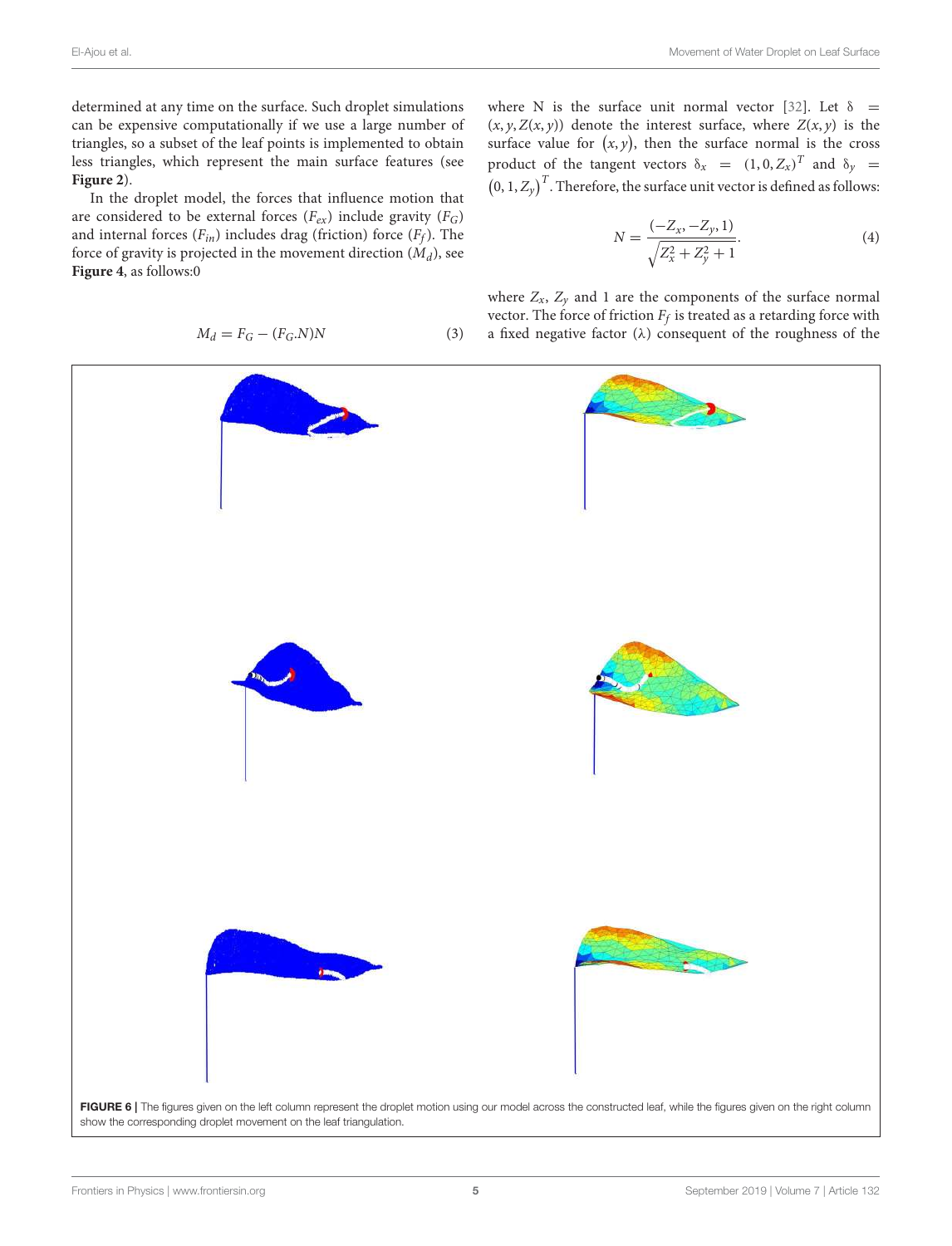surface [32]:

$$
F_f = -\lambda \nu(t),\tag{5}
$$

where the droplet velocity at time  $t$  is denoted by  $v(t)$ . The droplet begins to move down on the surface if the  $F_{ex}$  exceeds the  $F_{in}$ .

As stated earlier, the Anthurium surface is characterized by a triangular mesh over which the droplet transfer occurs. The droplet height is computed on every triangle to find the droplet height along its triangular path. Furthermore, the droplet

movement is stopped if a set tolerance ( $\kappa = 10^{-5}$ ) is greater than the droplet height (see **Figure 7**), otherwise the droplet continues its movement to the following triangle (see **Figures 5**,**6**).

## The Water Droplet Movements Over the Surface

We proposed in this paper a single droplet model to simulate the droplet motion over the leaf surface. Moreover, in the future the model will be extended to a multiple droplet

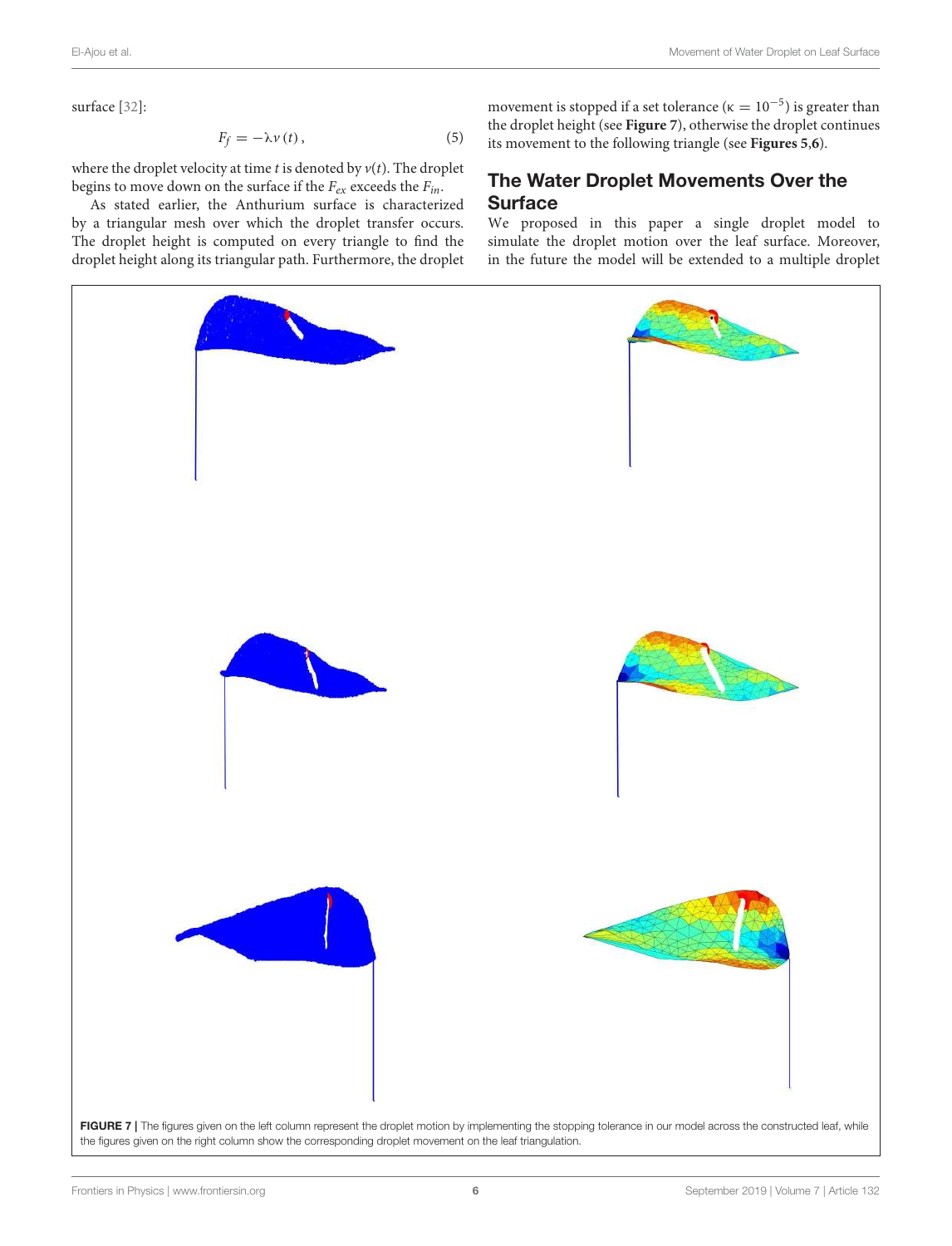model. However, the current model offers several advantages it is easy to control the droplet motion and location at any given time. The same notation used by the authors [38] has been adopted in this article along with new notations for vectors. The droplet movements at any given time  $(T)$  are defined by employing the Newton's second law  $F = ma$  therefore the droplet has mass  $(m)$ , position  $(p)$ , velocity  $(v)$  and acceleration (a). Thus, taking into account the internal and external forces acting on the droplet, the droplet motion model is derived as follows:

$$
mM_d - \lambda \nu(T) = m\nu'(T), \qquad (6)
$$

which is a linear first order differential equation. We estimated the friction coefficient to be  $\lambda \sim O(10^{-8})$  (*kg m/s*<sup>2</sup>) using Stokes's law for a sphere of radius  $r = 0.001(m)$ , moreover we supposed the droplet mass to be constant.

As mentioned before, the virtual surface of the leaf consists of a triangular element (**Figure 2**) and the droplet moves down over this surface. To start our simulation, first we should identify the initial position  $(p_0)$ , time  $(t_0)$ , velocity  $(v_0)$ , the transit time  $(T_t)$ , the frame time  $(F_t)$  and the initial triangle which is found using tsearch (Matlab command). Then Equation (3) is used to specify the movement direction and permit the droplet to move to the flowing triangle. Suppose  $T_n$  is the entrance time of the droplet of nth triangle, we computed the time that the droplet needs to move to the following triangle as  $[T_n, T_n + T_t]$  and we stored the accumulated transit time. The new position and new velocity of the droplet over the new triangle are calculated using Equations (8, 7), respectively. Finally, if the time frame is greater than the transit time, and the droplet height is greater than a defined tolerance ( $\kappa = 10^{-5}$ ), then the droplet moves to the following triangle.

The equation of water droplet velocity (7) and position (8) at any time is obtained by solving Equation (6) as follows:

$$
v(T) = v_0(T_n) e^{-\frac{\lambda}{m}T} + \frac{m}{\lambda} M_d^n - \frac{m}{\lambda} M_d^n e^{-\frac{\lambda}{m}T}, (7)
$$
  

$$
p(T) = p_0(T_n) + \frac{m}{\lambda} M_d^n T + \left(v_0(T_n) - \frac{m}{\lambda} M_d^n\right) \left(-\frac{m}{\lambda} e^{-\frac{\lambda}{m}T} + \frac{m}{\lambda}\right), (8)
$$

where  $M_d^n$ ,  $p_0(T_n)$  and  $v_0(T_n)$  are the droplet movement direction, the initial position, and velocity, respectively, at time  $T_n$  of the *n*th triangle. Assume that, at time  $T_n$ , the droplet arrives to the nth triangle, then the transit and exit time are denoted, respectively, by  $T_t$  and  $T_e = T_n + T_t$  and the exit position  $p(T_e)$ and exit velocity  $v(T_e)$  are also computed.

Now, to compute  $T_t$  we intersect the droplet trajectory (Equation 8 with the three edges of the triangle, Equation 9) by means of a Newton algorithm. The triangle edge equation is given by

$$
E_i(\kappa) = r_i + \kappa (r_j - r_i), \tag{9}
$$

and it has three components  $\left(E_x,E_y,E_z\right)^T$ ,  $0\,\leq\,\kappa\,\leq\,1.$  The  $r_i,r_j$ are the two vertices of the triangle edge. The point of intersection  $(T, \kappa)$  is then obtained using Newton algorithm by solving the following non-linear system:

$$
\mathcal{K}_{i}(T,\kappa) = p_{i}(T) - E_{i}(\kappa) = 0, \qquad i = 1, 2, 3. \tag{10}
$$

Using Equation (8), the path of the droplet can be followed over any triangle by increasing  $T_t$  till  $T_e$  is reached. Moreover, the velocity projected in the movement direction to guarantee that the droplet stays on the surface and the initial velocity updated each time the droplet enters the nth triangle. As stated, before we used tsearch to find the new triangle to which the droplet transfers, whereas the droplet leaves the leaf surface if we cannot locate such a triangle. The following algorithm describes the droplet flow simulating on the Anthurium leaf surface:

| Algorithm 4.1. Water droplet flow simulation |                                                                                                                                                                                             |
|----------------------------------------------|---------------------------------------------------------------------------------------------------------------------------------------------------------------------------------------------|
| <b>INPUT:</b>                                | Triangular elements (virtual leaf surface), initial velocity, position,<br>time, friction coefficient, gravity force.                                                                       |
| Step 1.                                      | Position the droplet anywhere on the surface.                                                                                                                                               |
| Step 2.                                      | Set the droplet transit time and accumulate this time as the droplet<br>transfer within the triangles.                                                                                      |
| Step 3.                                      | Use tsearch to find the triangle (element) to which the<br>droplet transfers.                                                                                                               |
| Step 4.                                      | Use Equation (3) to identify the movement direction.                                                                                                                                        |
| Step 5.                                      | At $T_n$ , compute the velocity and position using Equations (7) and<br>(8), respectively.                                                                                                  |
| Step 6.                                      | Use Newton's algorithm to compute the transit time needed for<br>the droplet to transfer to the following element via intersecting the<br>element edges with the displacement Equation (8). |
| Step 7.                                      | Compute the droplet height.                                                                                                                                                                 |
| Step 8.                                      | If the time frame is greater than the transit time, and the droplet<br>height is greater than the tolerance ( $\kappa = 10^{-5}$ ), then transfer the<br>droplet to the following element.  |
| Step 9.                                      | Upgrade the accumulative time, compute the droplet initial<br>position and velocity at $T_e$<br>using step6.                                                                                |
| Step 10.                                     | Find the new triangle to which the droplet transfers.                                                                                                                                       |
| Step 11.                                     | Iterate steps 4 through 10 till the droplet falls from the leaf surface.                                                                                                                    |

The MATLAB software is used to perform our simulation over the leaf surface given in **Figures 2**, **3**. As exhibited in **Figures 5**–**7**, the droplet model captures the movement fairly well and produces genuine motion of the droplet on the surface; moreover the droplet movements follow the surface contours and fall from the leaf mesh depending on the model parameters. Additionally, the droplet stops moving at times consistent with timeframe and if a set tolerance is greater than the droplet height.

The droplet motion shown in **Figures 5**–**7**. is classified into four cases as follows:

- Case 1: If the droplet is located close to the leaf upper edge, then the droplet crosses the surface and passes the leaf vein till it gets to the lower edge of the leaf and falls off the surface. However, this is due to the droplet large velocity.
- Case 2: If the droplet is placed on the upper leaf side it transfers across the triangular element till it gets to the vein of the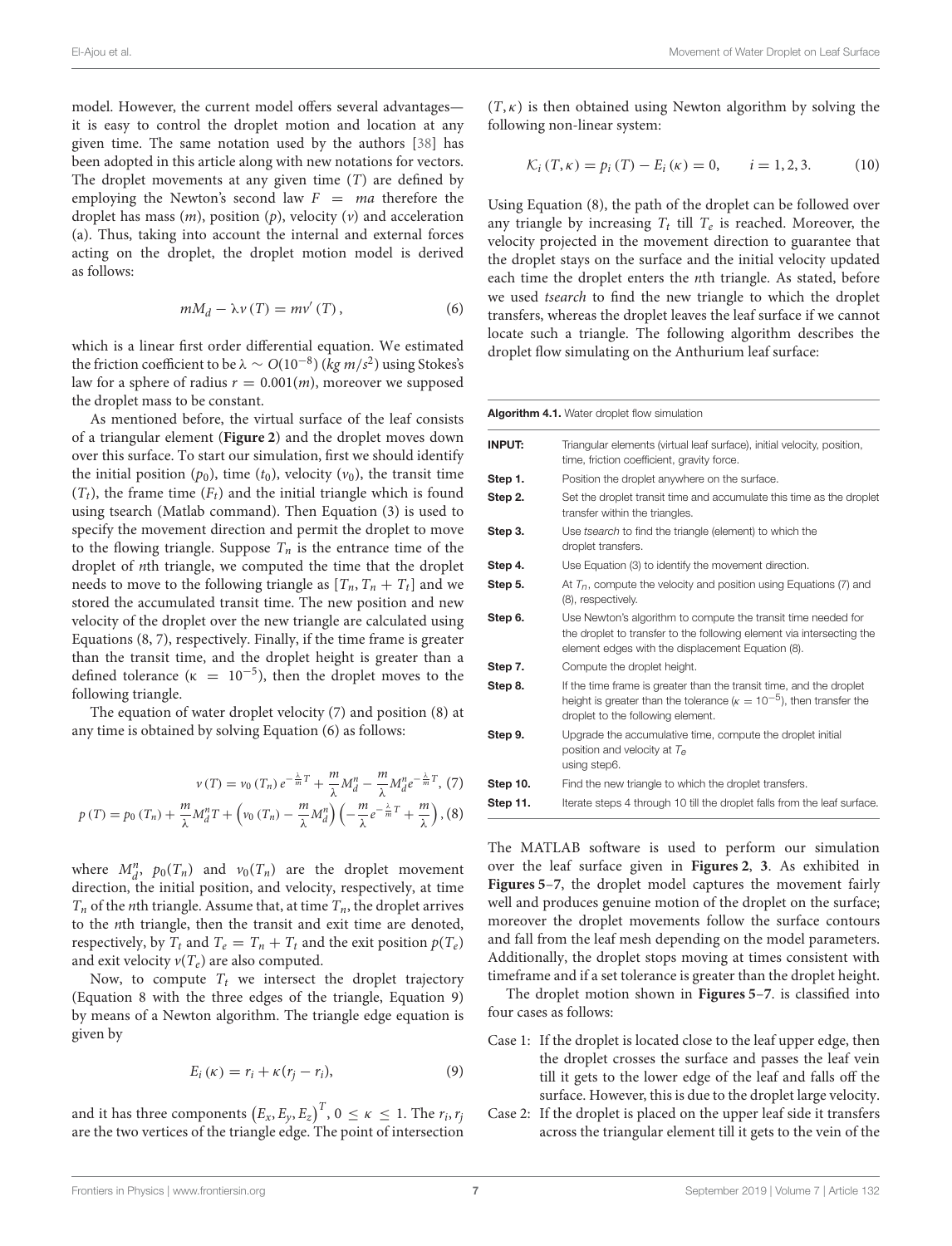leaf, then it continues to move alongside the vein because of the internal force controlled by the external force.

- Case 3: When the droplet is closed to the surface edge, as expected, it ultimately falls off the surface.
- Case 4: **Figure 7** shows that the droplet movement is stopped somewhere on the surface before it reaches the leaf edge because the specified tolerance ( $\kappa = 10^{-5}$ ) is greater than the droplet height and the time frame is less than the transit time.

### RESULTS AND FUTURE WORK

In this article, we presented a mathematical model for simulating droplet motion of the Anthurium leaf. Two forces supposed to influence the droplet motion in our model included the external force due to gravity and internal force due to drag force. The model flexibility permits the researcher to understand how a water droplet transfers over a virtual leaf surface and how a small adjustment in the main parameters creates diverse movements of the droplet over the surface. Furthermore, the droplet model captures realism fairly well and produces genuine motion of the

### **REFERENCES**

- 1. Oqielat MN. Application of interpolation finite element methods to a real 3D leaf data. J KSU Sci. (2018). doi: 10.1016/j.jksus.2018. 04.006. [Epub ahead of print].
- 2. Rioboo R, Tropea C, Marengo M. Outcomes from a drop impact on solid surfaces. Atom Sprays. (2001) **11**:155−66. doi: 10.1615/AtomizSpr.v11.i2.40
- 3. Yarin AL. Drop impact dynamics: splashing, spreading, receding, bouncing. Ann Rev Fluid Mech. (2006) **38**:159−92. doi: 10.1146/annurev.fluid.38.050304.092144
- 4. Kim HY, Feng ZC, Chun JH. Instability of a liquid jet emerging from a droplet upon collision with a solid surface. Phys Fluids. (2000) **12**:531−41. doi: 10.1063/1.870259
- 5. Thoroddsen ST, Sakakibara J. Evolution of the fingering pattern of an impacting drop. Phys Fluids. (1998) **10**:1359. doi: 10.1063/1.869661
- 6. Loch BI. Surface fitting for the modelling of plant leaves (Ph.D. thesis). University of Queensland (2004).
- 7. Oqielat MN, Belward JA, Turner IW, and Loch BI,"A Hybrid Clough-Tocher radial basis function method for modelling leaf surfaces. In: MODSIM 2007 International Congress on Modelling and Simulation, Modelling and Simulation Society of Australia and New Zealand (Christchurch) (2007).
- 8. Oqielat MN, Turner IW, and Belward JA. A Hybrid Clough-Tocher method for surface fitting with application to leaf data. Appl Math Model. (2009) **33**:2582−95. doi: 10.1016/j.apm.2008.07.023
- 9. Oqielat MN, Ogilat ON. Application of gaussion radial basis function with cubic polynomial for modelling leaf surface. J Math Anal. (2018) **9**:78– 87. Available online at: http://www.ilirias.com/jma/repository/docs/JMA9-2- 8.pdf
- 10. Oqielat MN, Ogilat O, Bataineh AS. Approximation of radial basis function with linear polynomial: comparison and application. In: International Conference on Applied Physics and Mathematics (ICAPM). Sydney (2018).
- 11. Turner IW, Belward JA, and Oqielat MN. Error bounds for least squares gradient estimates. SIAM J Sci Comput. (2010) **32**:2146–66. doi: 10.1137/080744906
- 12. Oqielat MN. Surface fitting methods for modelling leaf surface from scanned data. J KSU Sci. (2017) **31**:215–21. doi: 10.1016/j.jksus.2017. 03.008

droplet on the surface of the leaf. More importantly, the droplet movements follow the surface contours and falls from the leaf mesh depending on the model parameters as well as the droplet stops moving at times consistent with time frame.

The model can be extended to create a more physical simulation by including additional forces and dominant factors that affect the motion of the droplet, such as spraying and adhesion [39–41]. Moreover, the physical leaf surface properties can be included as well as the paths of several droplets, which is important in modeling of a pesticide implementation to plant [42, 43].

## DATA AVAILABILITY

The datasets generated for this study are available on request to the corresponding author.

## AUTHOR CONTRIBUTIONS

All authors listed have made a substantial, direct and intellectual contribution to the work, and approved it for publication.

- 13. Oqielat MN, Ogilat ON, Al-Oushoush N, Bataineh AS. Radial basis function method for modelling leaf surface from real leaf data. Aus J Basic Appl Sci. (2017) **11**:103–11. Available online at: http://www.ajbasweb.com/old/ajbas/ 2017/October/103-111.pdf
- 14. Oqielat MN. Scattered data approximation using radial basis function with a cubic polynomial reproduction for modelling leaf surface. J Taibah Univ Sci. (2018) **12**:331–7. doi: 10.1080/16583655.2018.1469293
- 15. Clough RW, Tocher JL. Finite element stiffness matrices for analysis of plate bending. In: Proceedings of the Conference on Matrix Methods in Structural Mechanics (Ohio) (1965). p. 515–45.
- 16. Lancaster P, Salkauskas K. Curve and Surface Fitting: An Introduction. London; Orlando, FL; San Diego, CA: Society for Industrial and Applied Mathematics (1986).
- 17. Hardy RL. Theory and applications of the multiquadric bi-harmonic method. Comput Math Appl. (1990) **19**:163–208. doi: 10.1016/0898-1221(90)90272-L
- 18. Rippa S. An algorithm for selecting a good value for the parameter c in radial basis function interpolation. Adv Comput Math. (1999) **19**:193–210.
- 19. Oqielat MN. Comparison of surface fitting methods for modelling leaf surfaces. Ital J Pure Appl Math. (2018) **40**:215–226. Available online at: http:// ijpam.uniud.it/journal/onl\_2018-40.htm
- 20. Kempthorne DM, Turner IW, Belward JB, McCue SW, Barry M, Young J, et al. Surface reconstruction of wheat leaf morphology from three-dimensional scanned data. Funct. Plant Biol. (2015) **42**:444. doi: 10.1071/FP14058
- 21. Kempthorne DM, Turner IW, Belward JB. A comparison of techniques for the reconstruction of leaf surfaces from scanned data. SIAM J Sci Comput. (2015) 36:B969–88. doi: 10.1137/130938761
- 22. Foster N, Fedkiw R. Practical animation of liquids. In: Proceedings of ACM SIGGRAPH'01 (Orlando, FL) (2001).
- 23. Foster N, Metaxas D. Realistic animation of liquids. Graph Models Image Process. (1996) **58**:471–83. doi: 10.1006/gmip.1996.0039
- 24. Fournier A, Reeves WT. A simple model of ocean waves. In: SIGGRAPH'86 Conference Proceedings (Los Angeles, CA) (1986).
- 25. Peachey DR. Modeling waves and surf. In: ACM GRAPHITE 86 Conference Proceedings (Los Angeles, CA) (1986).
- 26. Yu Y, Jung H, Cho H. A new water droplet model using meta ball in the gravitational field. Comput Graph. (1999) **23**:213–22. doi: 10.1016/S0097-8493(99)00031-X